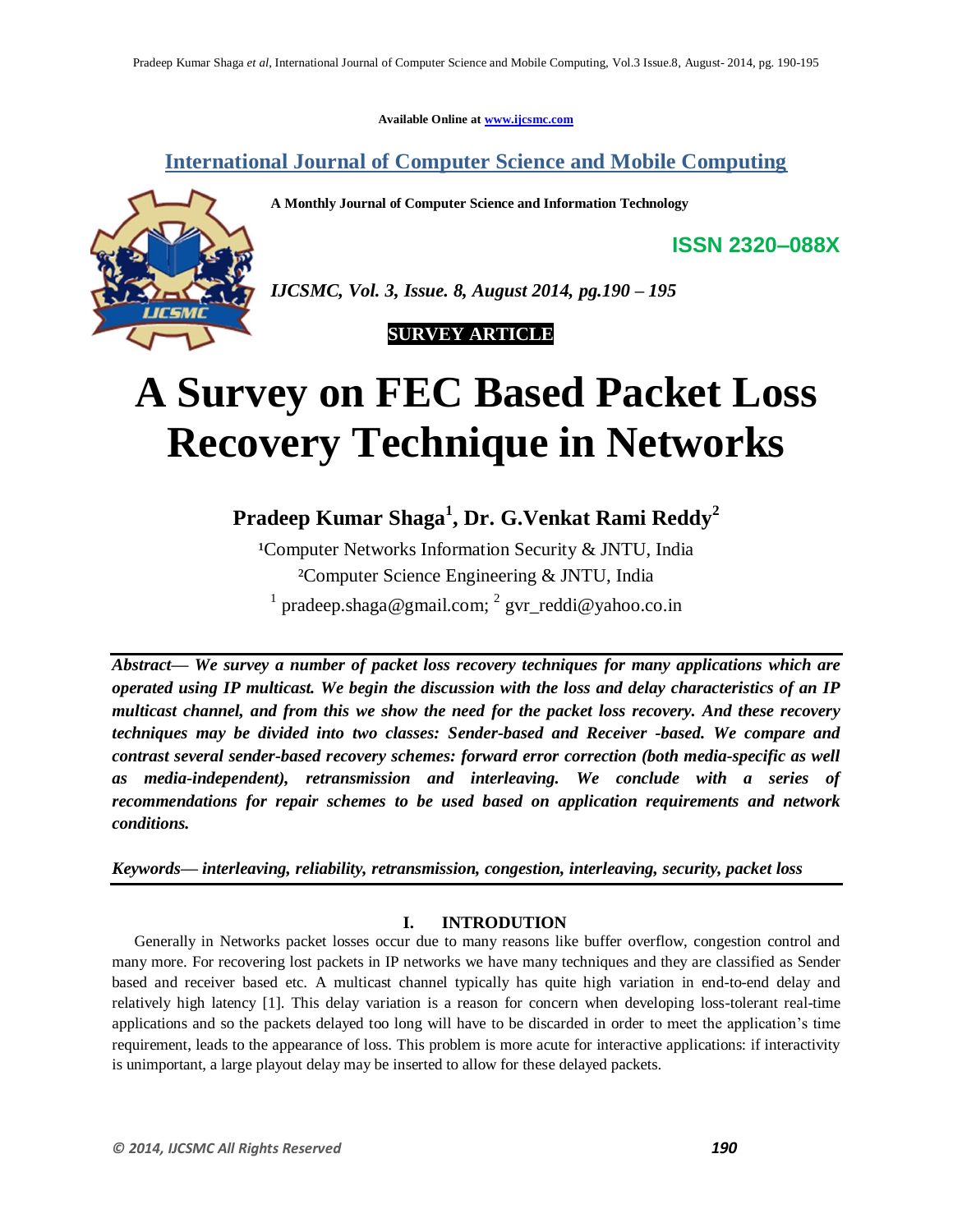It should be noted that the characteristics of an IP multicast channel are significantly different from those of an asynchronous transfer mode (ATM) or integrated services digital network (ISDN) channel. The techniques discussed here do not necessarily generalize to conferencing applications built on such network technologies. The majority techniques are applicable to unicast IP networks, although the heterogeneity and scaling issues are clearly simpler in this case.

We shall discuss the techniques which require the participation of the sender of an audio stream to achieve recovery from packet loss.

These techniques may be divided into two major classes:

- 1. Active retransmission
- 2. Passive channel coding.

It is further possible to subdivide the set of channel coding techniques [2], with traditional forward error correction (FEC) and interleaving-based schemes being used.

 In order to simplify we distinguish a *unit* of data from a *packet*. A unit is an interval of audio data, as stored internally in an audio tool. A packet comprises one or more units, encapsulated for transmission over the network.

Approaches available to recover lost or dropped packets in the network are classified into two types :

- 1. Automatic Repeat request (ARQ)
- 2. Packet-level Forward Error Correction (FEC).

 ARQ is based on retransmitting the lost packets and has been applied to the TCP (Transmission Control Protocol) for best-effort packet delivery. The idea behind FEC-based packet recovery, however, is to introduce controlled redundancy into the original message prior to transmission. Instead of retransmission, this redundancy is exploited to reconstruct any lost packets at the receiver.

 Of these two techniques, FEC has been more commonly suggested for real time application, such as applications using the RTP (Real-time Transport Protocol), due to strict delay requirements. In addition, the amount of redundancy is expected to be minimal, which further reduces transmission delays.

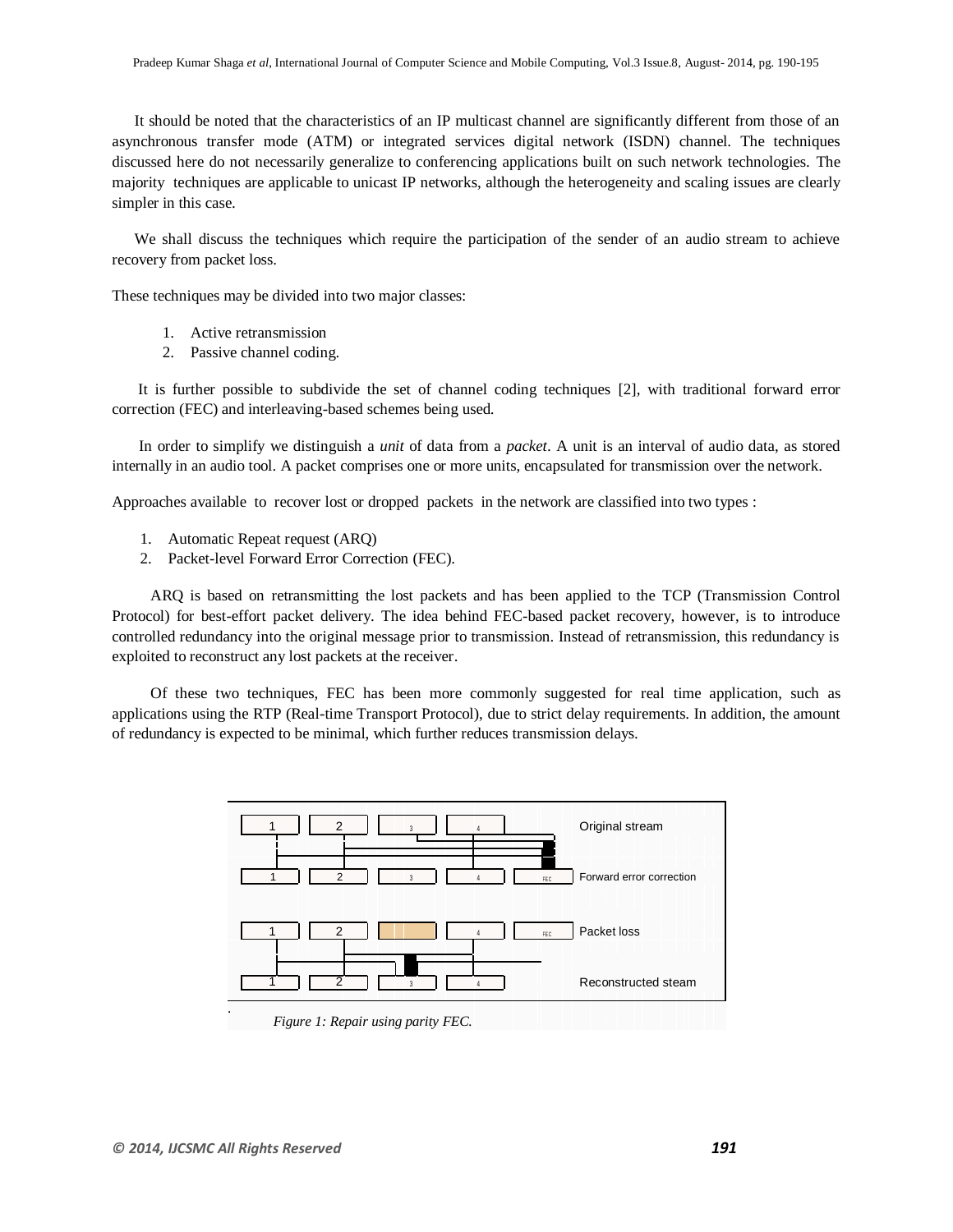## **II. LITERATURE SURVEY**

#### **Forward Error Correction**:

It is the process in which a duplicate data (repair data) is to be transmitted along with the original data in order to avoid the process of retransmission this is known as controlled redundancy [3], it will be used to recover the lost data at the receiver. FEC is suggested to be used in the real time applications such as RTP (Real Time Transport Protocol) because of the requirements on the delay time [4]. The redundancy of this data should be maintained minimal to avoid the transmission delay. FEC can be done by adding the repair data streams to the original data which is to be recovered from them if any loss happened during transmission.

FEC Broadly divided into two types

- 1. Media Independent FEC
- 2. Media dependent FEC

#### **2.1 Media Independent FEC:**

In this additional packets of data will be produced in the form of blocks or algebraic codes to recover the lost data during transmission i.e., to transmit n packets of data over a network it has to generate n-k additional check packets for the code word of k data packets. Out of a large number of block coding techniques we discuss only parity coding and Reed-Solomon coding which are suitable for RTP.

#### **Parity Coding**:

In Parity coding parity packets can be generated by conducting an XOR operation across a group of packets. Eg: As implemented by Rosenberg after n-1 data packets transmission on parity packet will be transmitted provided there should be only 1 packet loss in n packets and that can be recovered many parity packets are generated by XOR operation performed on different packet combinations and these are proposed by Budge and summarized by Rosenberge and Schulzrinne[2].

Reed Solomon codes are well known for error correcting properties particularly their resistance against burst losses[5] . Encoding depends on the polynomial properties over number bases. Coefficients of these polynomials are the set of code words taken by the RS encoders. Encoding process is straight forward and Berlekamp-Massey algorithm is used for decoding[6]. When packet losses doesn't exist then the computational cost of decoding is same as that of encoding when losses occur it is costlier/expensive.

Advantages:

- Media Independent
- Operation doesn't depend on content of packets
- Simple computation to derive error correction packets and easy to implement.

Disadvantages:

- Additional delay in transmission
- Difficult decoder Implementation
- Increased Bandwidth.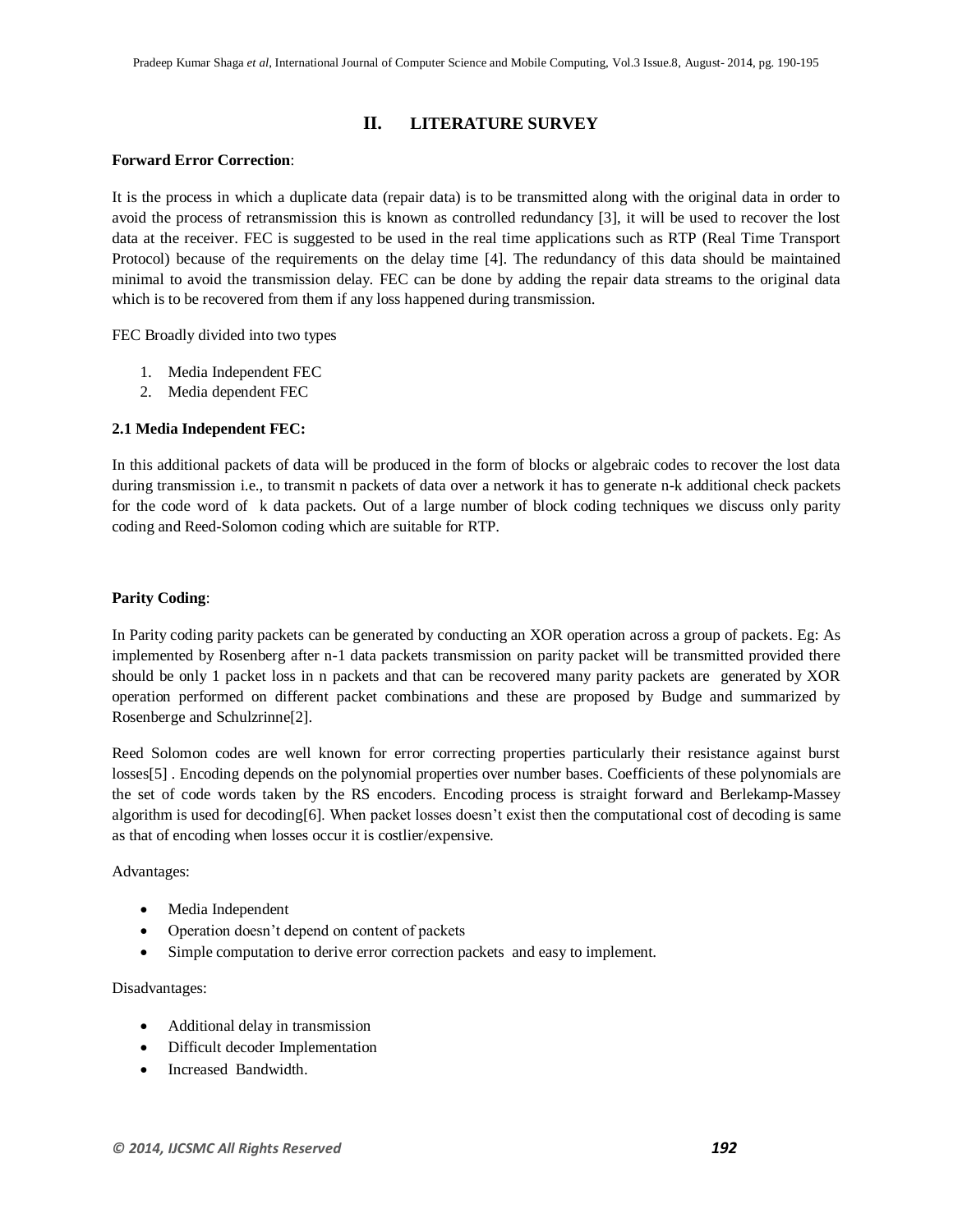#### **2.2 Media Specific FEC**:

To protect the packet loss during transmission every audio unit will be sent in multiple packets i.e., if one packet is lost then the other packet having the same content will be utilized to recover the lost data. This process was advocated by Hardman and Bolot and is simulated by Podolsky

The first audio data is considered as Primary encoding and the subsequent transmissions are considered as secondary encodings. It is the sender's choice that the secondary encodings is of the same encoding scheme or not usually secondary encoding will be of low bandwidth and low quality as compared to that of the primary encoding and basically depends on bandwidth requirements and computational complexity Erdol proposed short term energy and zero crossing measurements for secondary encodings because at the time of loss receiver interpolates the audio signal about crossing using zero measurements it can be coded compactly and is computationally cheaper but it covers only short period loss because of crude measures. Hardman and bolot proposed low bit rate analysis using synthesis codecs and full rate GSM coding which is computationally demanding and can cover the loss periods on internet[7]. If the primary encoding has low bandwidth and covers considerable power then the secondary encoding will be same as primary Eg: International Telecommunication Union (ITU) G.723.1 [6] codec which consumes a considerable fraction of today's desktop processing power, but has a low bandwidth (5.3/6.3 kb/s).



Media specific FEC has overheads in terms of packet size and these overheads are variable like in media independent but in this the over head can be reduced without affecting the number of losses unlike in media independent but quality will vary and to reduce overhead approximate repair should be used.

Foe every packet a media specific FEC need not to be transmitted because audio signal have transient stationary state of 80ms., hence viswanathan proposed to send LPC codecs where 30% of bandwidth will be saved without any quality loss. So at the time of transmission a decision should be taken depends on the situation whether to transmit a FEC or a LPC codec

#### **Advantages:**

- Low Latency because of the addition of single packet delay which will be used in interactive applications where large end to end delay cannot be tolerated.
- Media specific FEC is supported by Mbone audio conferencing tools at the time of writing[8]

Addition of large amount of repair data to resolve the data problem will increase the network congestion resulting in packet loss but by media specific FEC congestion control can be done in this by the addition of FEC it will repair data to a media stream and will protect it from packet loss. This is more important while sending large multi cast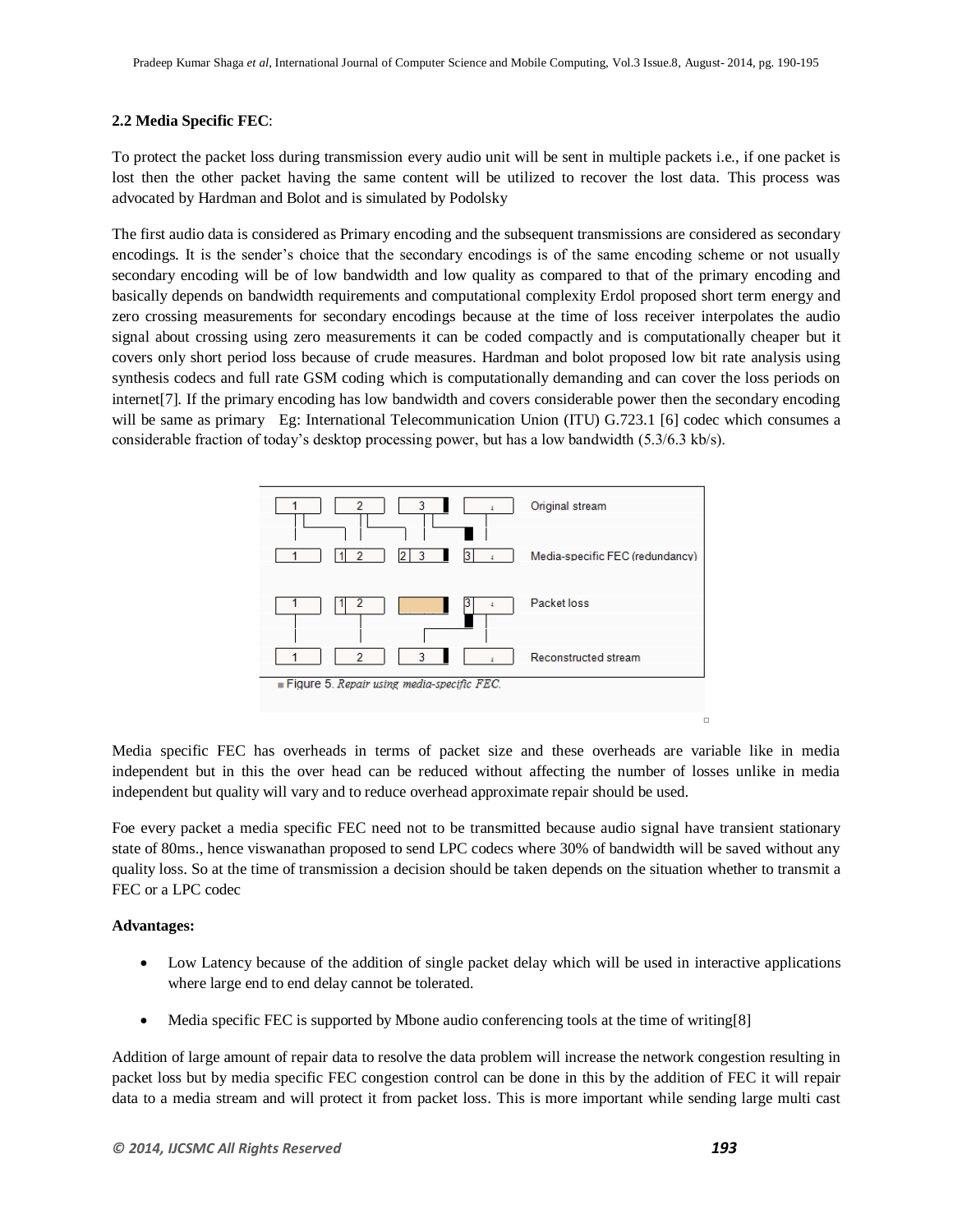groups because of network heterogeneity which results low capacity regions to suffer congestion while high capacity regions are being underutilized and interleaving concept is used to increase the security aspect in networks.

At the time of writing there is no particular solution for this problem but Layered encoding will be employed for long term encoding and FEC for short term encoding in Layered encoding data will be sent at different rates over multiple and multicast groups with receivers leaving and joining the groups in response to the congestion it is expected to provide solution for streaming audio congestion but this work is not yet complete [9].

#### **III. CONCLUSION AND FUTURE SCOPE**

In this paper we discussed Forward Error Correction has great potential in recovering the packet losses caused due to congestion in a packet-switched network, provided that the coding rate and other coding parameters are chosen appropriately. Future work is the analysis of the additional delay caused by the FEC coding, perhaps combined with new Interleaving concept. Even though there are many codes like Reed Solomon for coding and algorithms like Berlekamp-Massey algorithm ,Back propagation still there is a need to improve the efficacy of FEC coding combined with interleaving in the combating packet losses in IP networks.

#### **ACKNOWLEDGMENT**

This work is made under the esteemed guidance of Dr. G. Venkat Rami Reddy garu, lecturer and head of the department of Software Engineering at School of IT, Jawaharlal Nehru Technological University, Hyderabad.

#### **REFERENCES**

[1] J.-C. Bolot. End-to-end packet delay and loss behavior in the internet. In Proceedings of ACM SIGCOMM'93,pages 289{298, San Francisco, September 1993.

[2] J. Nonnenmacher, E. Biersack, and D. Towsley. Parity-based loss recovery for reliable multicast transmission. In Proceedings ACM SIGCOMM'97, Cannes, France, September 1997.

[3] I. Kouvelas, O. Hodson, V. Hardman, and J. Crowcroft. Redundancy control in real-time Internet audio conferencing. In Proceedings of AVSPN'97, Aberdeen, Scotland, September 1997.13

[4] G. Carle and E. W. Biersack. Survey of error recovery techniques for IP-based audio-visual multicast applications. IEEE Network, 11(6):24{36, November/December 1997.

[5] I.S. Reed and G. Solomon. Polynomial codes over certain nite elds. Journal of the Society of Industrial and Applied Mathematics (SIAM), 8(2):300{304, June 1960.

[6] S. B. Moon, Jim Kurose, and Don Towsley. Packet audio playout delay adjustment algorithms: performance bounds and algorithms. Research report, Department of Computer Science, University of Massachusetts at Amherst, Amherst, Massachusetts, August 1995.

[7] ETSI. Recommendation GSM 6.11 - Substitution and muting of lost frames for full rate speech channels,1992.

[8] M. Handley. An examination of Mbone performance. USC/ISI Research Report: ISI/RR-97-450, April 1997.

[9] J.-C. Bolot and A. Vega-Garc ia. The case for FEC based error control for packet audio in the Internet. To appear in ACM Multimedia Systems.